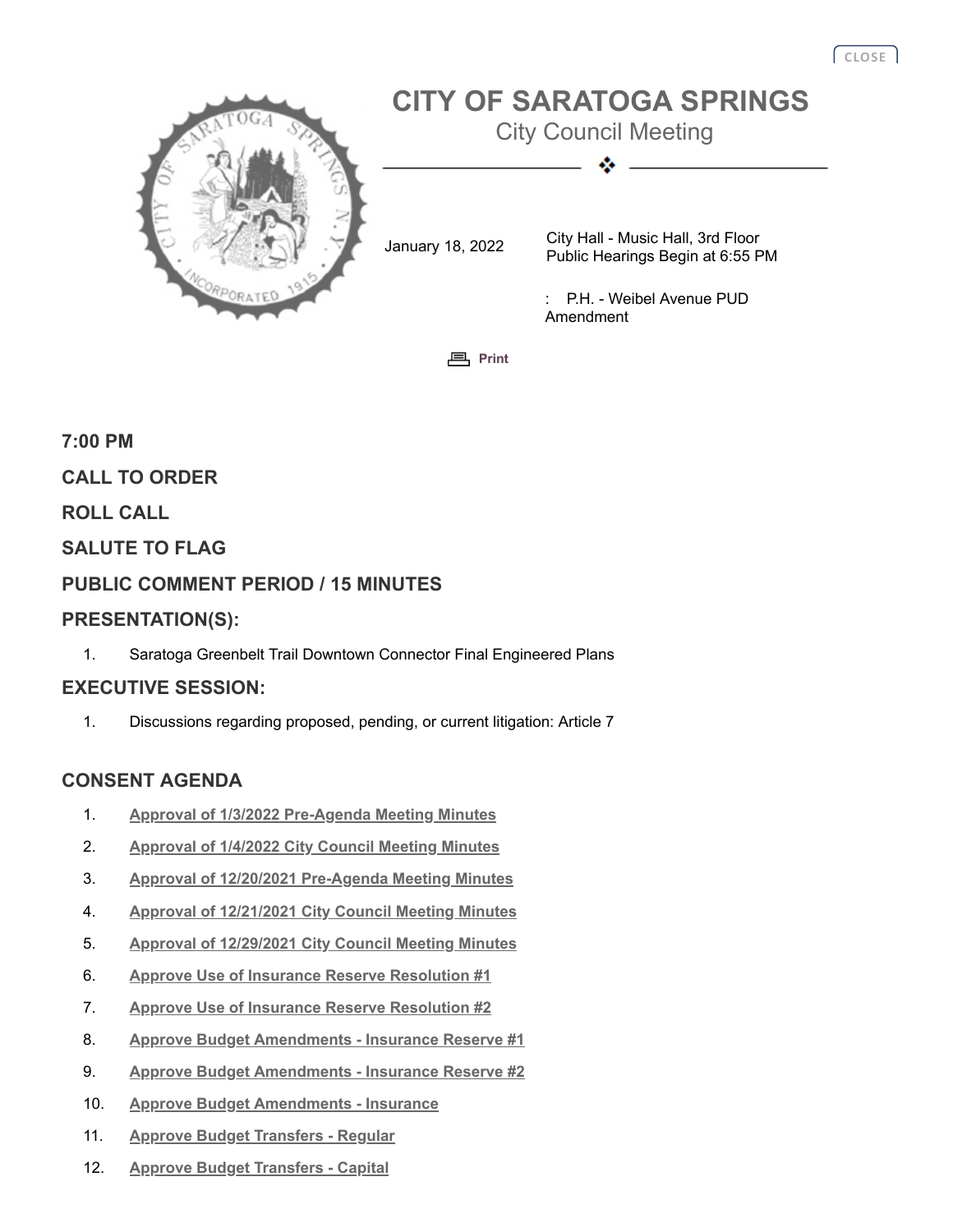- 13. Approve Payroll 01/07/22 \$443,985.68
- 14. Approve Payroll 01/14/22 \$702,188.06
- 15. **[Approve Mid-Warrant 2021, 21MWDEC8 \\$95,271.50](http://agenda.saratoga-springs.org/agendainternal/Bluesheet.aspx?ItemID=18314&MeetingID=1552)**
- 16. **[Approve Warrant 2021, 21DEC4 \\$475,259.96](http://agenda.saratoga-springs.org/agendainternal/Bluesheet.aspx?ItemID=18319&MeetingID=1552)**
- 17. **[Approve Mid-Warrant 2022, 22MWJAN1 \\$17,041.43](http://agenda.saratoga-springs.org/agendainternal/Bluesheet.aspx?ItemID=18292&MeetingID=1552)**
- 18. **[Approve Warrant 2022, 22JAN2 \\$139,425.66](http://agenda.saratoga-springs.org/agendainternal/Bluesheet.aspx?ItemID=18318&MeetingID=1552)**

#### **MAYOR'S DEPARTMENT**

- 1. Announcement: City Attorney
- 2. **Announcement: [Missing Sidewalk Links Design Phase Complete](http://agenda.saratoga-springs.org/agendainternal/Bluesheet.aspx?ItemID=18308&MeetingID=1552)**
- 3. Announcement: Infrastructure Committee
- 4. Appointments: Land Use Boards
- 5. **[Discussion and Vote:](http://agenda.saratoga-springs.org/agendainternal/Bluesheet.aspx?ItemID=18337&MeetingID=1552) State of the City Date**
- 6. **Discussion and Vote: [Saratoga Springs Recreation Department Part-time/Seasonal Personnel &](http://agenda.saratoga-springs.org/agendainternal/Bluesheet.aspx?ItemID=18241&MeetingID=1552) Referee Proposal**
- 7. **Discussion and Vote: [Updated Scholarship Application Approval](http://agenda.saratoga-springs.org/agendainternal/Bluesheet.aspx?ItemID=18240&MeetingID=1552)**
- 8. **Discussion and Vote: [Authorization for Mayor to Sign Addendum #1 with Barton & Loguidice for](http://agenda.saratoga-springs.org/agendainternal/Bluesheet.aspx?ItemID=18306&MeetingID=1552) Professional Services re Saratoga Missing Sidewalks Links Project**
- 9. Set Public Hearing: Saratoga Downtown Connector Trail Final Design and Engineering

#### **ACCOUNTS DEPARTMENT**

- 1. **Discussion and Vote: [Adopt Resolution for KN-95 / N95 Masks](http://agenda.saratoga-springs.org/agendainternal/Bluesheet.aspx?ItemID=18325&MeetingID=1552)**
- 2. Announcement: COVID Test Distribution and City COVID Policy
- 3. **Award of Bid: [GASB 75 Actuarial Services to Armory Associates](http://agenda.saratoga-springs.org/agendainternal/Bluesheet.aspx?ItemID=18322&MeetingID=1552)**
- 4. Announcement: Office Hours for the Commissioner of Accounts
- 5. Announcement: Outdoor Dining Meeting with Business Community
- 6. Appointment: Jesse Lena to the Board of Assessment Review (BAR)
- 7. Appointment: Infrastructure Committee

## **FINANCE DEPARTMENT**

- 1. Remarks: Finance Department Update
- 2. Announcement: Retirement Information Technology Systems Director
- 3. Appointment: Infrastructure Committee
- 4. Discussion and Vote: Civil Service Commission Appointment
- 5. **Discussion and Vote: [Resolution for Non-Union Full-Time Employees \(Civil Service\)](http://agenda.saratoga-springs.org/agendainternal/Bluesheet.aspx?ItemID=18285&MeetingID=1552)**
- 6. **Discussion and Vote: [Resolution for Assignment for COVID Safety Purchases-City Hall Personnel](http://agenda.saratoga-springs.org/agendainternal/Bluesheet.aspx?ItemID=18326&MeetingID=1552)**
- 7 **[Di](http://agenda.saratoga-springs.org/agendainternal/Bluesheet.aspx?ItemID=18274&MeetingID=1552) i d V t R l ti f th U f th R ti t R**